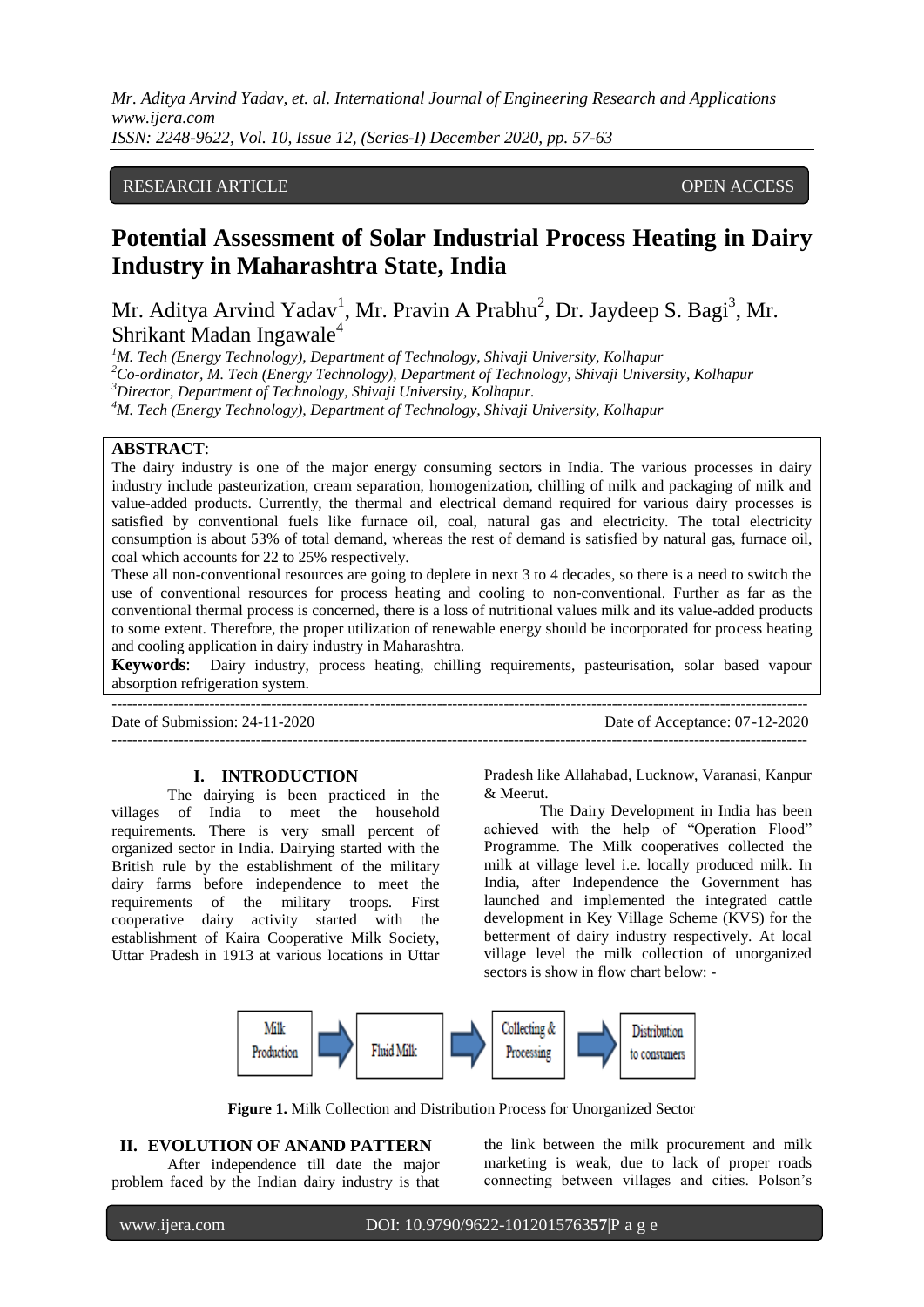dairy- a private dairy sector which was established at Anand, Gujarat state. They used to procure the milk with the help of contractors. The contractors were used to be a link between villages and dairy at Anand. After milk procurement; it was then sent to Mumbai which was 425 km away from Anand. The Kaira district demanded a proportionate share of the trade margin to Polson"s dairy which was refused by the management.

Later Kaira district Cooperative Milk Producers Union was established by Milk Producers Society under popular name "AMUL" (Anand Milk Union Ltd) in year 1946. This laid to the foundation of organised sector in milk procurement and marketing in India. The three main pillars of Anand Pattern constitute: -



**Figure 2.** Milk Collection and Distribution Process for Organized Sector

# **1. Village Level Milk Production Cooperative Societies**

The primary function of these co-operative societies was to provide basic facilities to farmers, supplying cattle feeds at subsidized rate, looking after welfare of farmers.

# **2. District Milk Producers Cooperative Union**

They looked after collection, transportation, processing and products manufacturing.

# **3. State Milk Federations**

They looked after marketing of products, control of dairies etc.

# **OPERATION FLOOD (OF- I) -WHITE REVOLUTION -1970**

In year 1965, National Dairy Development Board (NDDB) came into existence, with a view to bring dairy industry under organized sector. Operation Flood (OF) was an approach implemented and conceived by Dr. V. Kurien, the chairman of NDD, whose vision was to increase the milk production on large scale in India. The main aim was to produce milk powder and butter oil, the funds from European Economic Commission (EEC) the sale of 1,26,000 tons of skim milk powder (SMP) and 42,000 tons of butter oil was made. The funds generated from the sale of SMP and butter oil was used for establishment of 27 Rural Milk Union in 10 states and setting up 'mother dairies' in 4 metropolitan cities.

# **OPERATION FLOOD (OF - II) 1981- 85**

In Operation Flood II the main aim was to setup National Milk Grid (NMG) connecting, 136 rural milk union in 21 states and union territories.

#### **OPERATION FLOOD (OF - III) 1985 - 95**

The profits earned during OF-I and OF-II was used for self-sustainability of milk union in India.

#### **OPERATION FLOOD (OF - IV) 1996 - 2006**

The main aim to, create basic infrastructure and strengthening democratic values. Providing funds on 50: 50 basis to cooperative by central and state dairies. To increase the cooperative education, personnel training, marketing etc. [1]

# **PRESENT DAIRY SCENARIO**

According to Annual Report 2017-18 of National Cooperative Dairy Federation of India Ltd (NCDFI) there are total 24 State Dairy Federations, 218 District Milk Union, 1.77 Lakh Village Milk Societies and 163 Lakh Dairy Farmer Members.

1. West Assam Milk Producers Cooperative Union Ltd - Purabi Dairy

2. Bihar State Cooperative Milk Producers Federations Ltd- Sudha Milk

3. Chhattisgarh State Cooperative Dairy Federations Ltd- Devbhog Milk

4. Goa State Cooperative Milk Producers Union Ltd- Goa Dairy

5. Gujarat Cooperative Milk Marketing Federations Ltd- Amul Milk

6. Haryana Dairy Development Federations Ltd – Vita Milk

7. Himachal Pradesh State Cooperative Milk Producers Federation Ltd-Him Dairy

8. Jharkhand State Cooperative Milk Producers Federation Ltd – Medha Dairy

9. Karnataka Cooperative Milk Producers Federation Ltd (KMF) – Nandini Dairy

10. Kerala Cooperative Milk Marketing Federation Ltd – Milma Dairy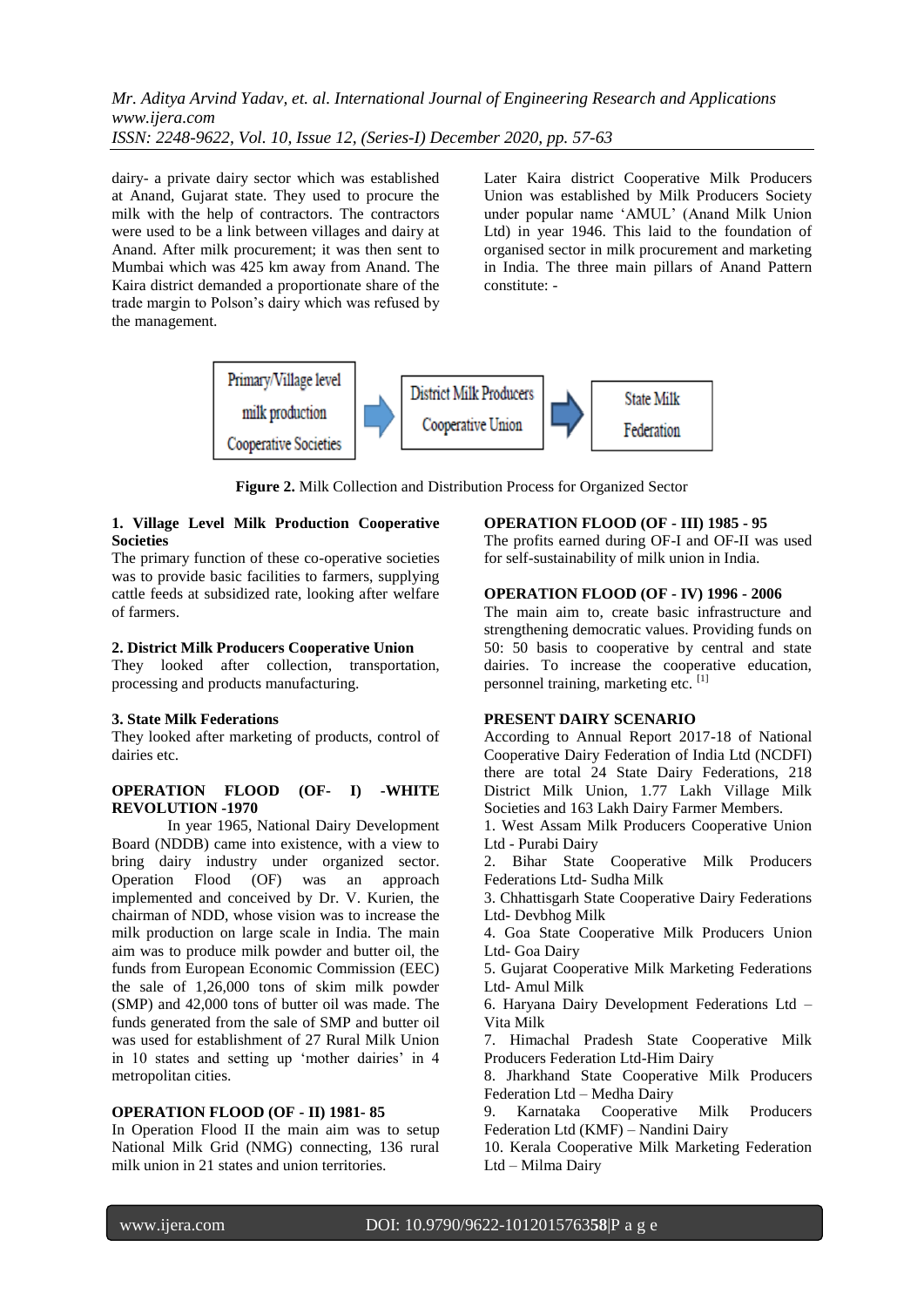*Mr. Aditya Arvind Yadav, et. al. International Journal of Engineering Research and Applications www.ijera.com*

*ISSN: 2248-9622, Vol. 10, Issue 12, (Series-I) December 2020, pp. 57-63*

11. Madhya Pradesh State Co-operative Dairy Federation Ltd – Sachi Dairy

12. Maharashtra Rajya<br>SahakariDudhMahasanghMaryadit- Mahanand SahakariDudhMahasanghMaryadit-

Dairy<br>13. Mizoram Multi-commodities Producers Cooperative Union Ltd

14. Nagaland State Dairy Cooperative Federation Ltd

15. The Orissa State Cooperative Milk Producers Federation – OMFED

16. Rajasthan Cooperative Dairy Federation Ltd-Saras Dairy

17. Sikkim Milk Cooperative Milk Producers Union Ltd- Sikkimilk

18. Tamil Nadu Cooperative Milk Producers Federation Ltd- Aavin Milk

19. Tripura Cooperative Milk Producers Union Ltd-Gomati Milk

20. Pradeshik Cooperative Dairy Federation, Uttar Pradesh- Parag Milk

21. Uttarkhand Cooperative Dairy Federation Ltd-Aanchal Dairy

22. West Bengal Cooperative Milk Producers Federation Ltd

23. Delhi Milk Scheme, New Delhi

24. The J&K Milk Producers Cooperative Ltd - Snowcap Dairy<sup>[2-25]</sup>

#### **III. MATERIALS AND METHODS**

In India total milk produced is either consumed locally or consumed for processing in milk processing plants. Further milk is processed in un-organized dairy sector by local vendors for manufacturing of traditional sweets. The milk processed in organized dairy sector either by pasteurization of liquid milk or by value added products.[26]

The milk procured from the dairy farms is collected at village level, further it been graded, weighing is done at respective local milk unions, sampling is done as per the fat content or as per the type of milk (cow or buffalo). Finally, the milk procured is then transferred to main milk processing plant by tankers, which carry milk at 4 to 6oC, if milk processing plant is far away from the village milk unions.  $[27]$ 

Now milk from the tankers is feed to the milk processing plants, where initially milk is tested and milk is been dispatched after clarification. After clarification milk is then sent to homogenization, where milk fat is been separated from the milk so that milk fat is evenly distributed evenly. After homogenization, pasteurization process takes place, where milk is heated up to  $72^{\circ}$ C and then chilled at 4°C. At last milk is sent for deep chilling process.

# **PROCESSES IN TYPICAL DAIRY INDUSTRY**

# **1. MILK COLLECTION**

The activities performed at milk collection stage is grading of milk, weighing in kgs, chilling, dumping, sampling, loading in tankers and dispatch to main processing unit for Bulk Milk Processing and storage respectively. This is the initial step in the milk processing plant.

#### **2. PASTEURIZATION**

The second most important step after milk collection is pasteurization. Pasteurization is a process that purifies milk and helps it stay fresher, longer. The temperature requirement of pasteurization process is 72  $^{\circ}$ C for the duration of 16 seconds, and further it is quickly cooled to  $4^{\circ}$ C.

# **3. HOMOGENIZATION**

Homogenization is process used to spread the fat more evenly in the given quantity of milk. Homogenization process gives milk its delicious flavour and creamy texture. The milk is transferred into a piece of equipment called as homogenizer; fat is then forced under high pressure through tiny holes that break fat cells up into tiny particles i.e.  $1/8^{th}$  of its original size. Now the proteins contained in the milk quickly forms around each particle and these prevent fat from re-joining. Milk fat cells then stay suspended evenly throughout the milk.

#### **4. PACKAGING OF MILK**

After homogenization milk is then pumped to automatically filling machine. During the process milk is kept at 1 to  $2^{\circ}$ C, thus preventing milk from development of extra bacteria and keeps milk fresh for long time.

# **5. VALUE ADDED PRODUCTS**

Milk cream is extracted by machine called centrifuge. Cream can be either supplied by the fluid milk or it can be separated from whole milk by butter manufacturer. Different value-added products are manufactured by adjusting the total fat content. [27]

# **IV. RESULT AND DISCUSSION THERMAL ENERGY REQUIREMENTS - PROCESS CALCULATIONS**

The process calculations for state and dairy federations have been calculated by using following empirical formulas: -

1. Pasteurisation Process

Heat required for pasteurisation process i.e.

 $Q = m \times Cp \times \Delta T$ 

Where,

 $Q =$  Heat requirement in GJ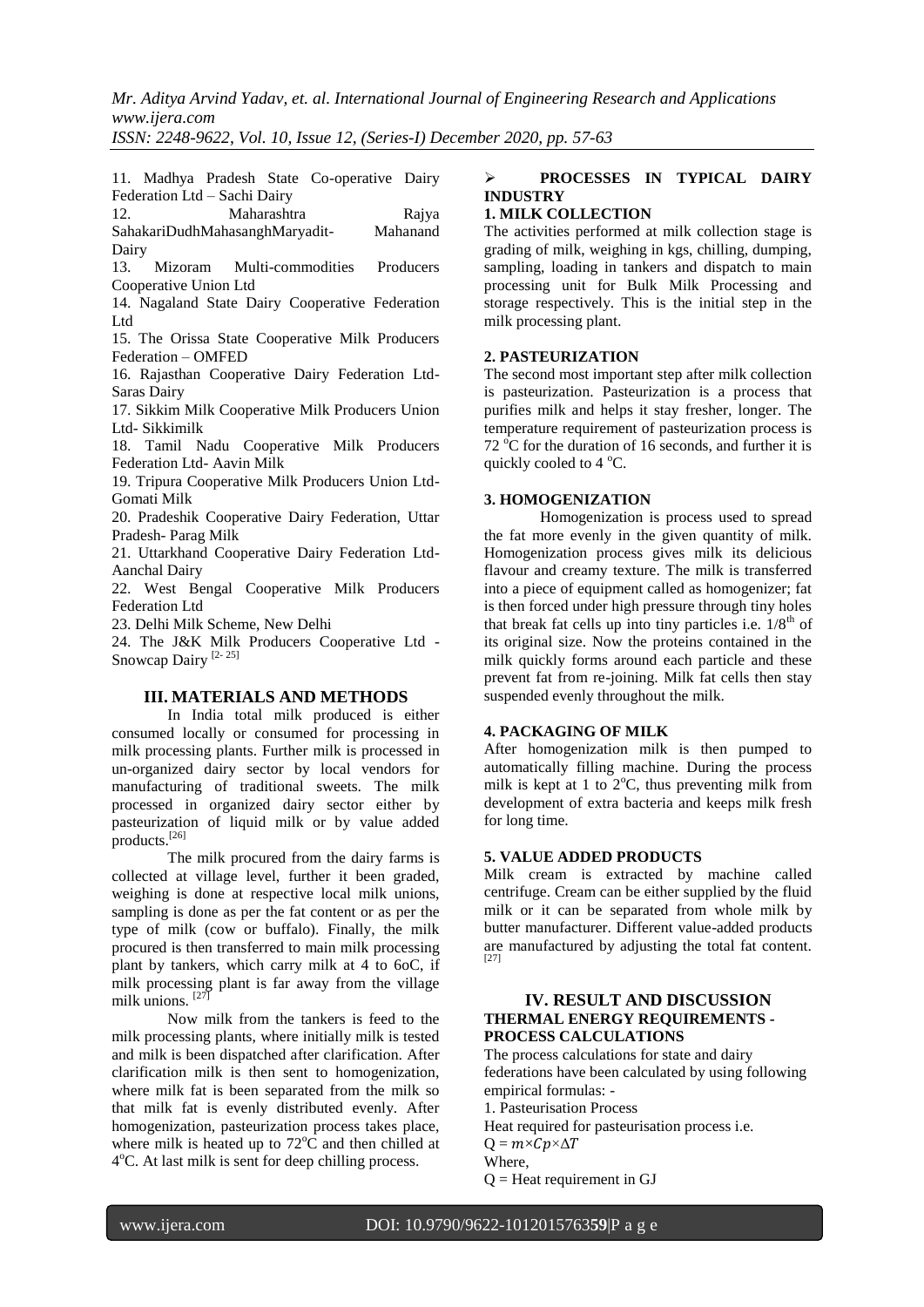$m =$ Mass of processed milk in kg  $Cp = Specific heat of milk KJ/kg K = 3.93$  $\Delta T = (Tf - Ti) =$  Final temp – Initial temp (°C) = (72)  $-5.5$ )

2. Evaporation Heat required for evaporation process i.e.  $Q =$  $m\times Cp\times\Delta T$ Where,  $Q =$  Heat requirement in GJ  $m =$ Mass of processed milk in kg  $Cp =$  Specific heat of milk KJ/kg K = 3.93  $\Delta T = (Tf - Ti) =$  Final temp – Initial temp (°C) = (80-5.5)

3. Sterilization Heat required for sterilization process i.e.  $Q =$  $m\times Cp\times\Delta T$ Where,

 $Q =$  Heat requirement in GJ  $m =$  Mass of processed milk in kg  $Cp$  = Specific heat of milk KJ/kg K = 3.93  $\Delta T = (Tf - Ti) =$  Final temp – Initial temp (°C) = (120-5.5) 4. Washing and Cleaning Heat required for washing and cleaning process i.e.  $Q = m \times Cp \times \Delta T$ Where,  $Q =$  Heat requirement in GJ  $m =$ Mass of processed milk in kg  $Cp = Specific heat of milk KJ/kg K = 3.93$  $\Delta T = (Tf - Ti) =$  Final temp – Initial temp (°C) = (50-5.5)

The milk processing capacity of major dairies in Maharashtra state are as follows: -

| Sr. No           | Name of Dairy                                                      | Milk Processing<br>Capacity |  |  |  |
|------------------|--------------------------------------------------------------------|-----------------------------|--|--|--|
| 1.               | Ahmednagar JilhaSahakariDudh Sangh Ltd.- Rajhans Milk              | 3.10 LLPD                   |  |  |  |
| 2.               | Anant DoodhPvt. Ltd.                                               | 1 LLPM                      |  |  |  |
| $\overline{3}$ . | <b>B</b> G Chitale                                                 | 3 LLPD                      |  |  |  |
| $\overline{4}$ . | Baramati Taluka SahakariDudhUtpadak Sangh Ltd.                     | 1.5 LLPD                    |  |  |  |
| 5.               | Dynamix Dairy Industries Ltd.                                      | 10 LLPD                     |  |  |  |
| 6.               | Godavari KhoreSahakariDudhUtpadak Sangh Ltd.                       | 475 LLPD                    |  |  |  |
| 7.               | KoyanaSahakariDudhUtpadak Sangh                                    | 1 LLPD                      |  |  |  |
| 8.               | Kolhapur Zilla SahakariDudhUtpadak Sangh Ltd.- Gokul Milk          | 7 LLPD                      |  |  |  |
| 9.               | Lokmangal Products Pvt. Ltd.                                       | 1 LLPD                      |  |  |  |
| 10.              | Malganga Dairy Farm-Kanhaiyya Milk                                 | 7 LLPD                      |  |  |  |
| 11.              | Mangalsiddhi Multi-Purpose Multi State Sahakari Sangh Ltd.         | 1 LLPD                      |  |  |  |
| 12.              | Maharashtra Rajya SahakariDudhMahasanghMaryadit-<br>Mahanand Dairy | 80000 LPD                   |  |  |  |
| 13.              | MahanandKokan Dairy Plant                                          | 20000 LPD                   |  |  |  |
| 14.              | Mahanand Pune Dairy Plant                                          | 30000 LPD                   |  |  |  |
| 15.              | Mahanand Nagpur Dairy Plant                                        | 15000 LPD                   |  |  |  |
| 16.              | Mahanand Latur Dairy Plant                                         | 15000 LPD                   |  |  |  |
| 17.              | Prabhat Dairy Pvt Ltd                                              | 1.5 MLPD                    |  |  |  |
| 18.              | Rajarambapu Patil SahakariDudh Sangh Ltd                           | 1.75 LLPD                   |  |  |  |
| 19.              | Pune ZillhaSahakariDudhUtpadak Sangh Maryadit-Katraj<br>Dairy      | 2 LLPD                      |  |  |  |
| 20.              | Ranade Dairy                                                       | 10600 LPD                   |  |  |  |
| 21.              | S R Thorat Milk Products Pvt Ltd                                   | 254000Klitsper<br>annum     |  |  |  |
| 22.              | Shree WaranaSahakariDudhUtpadakPrakriya Sangh Ltd                  | 10 LLPD                     |  |  |  |
| 23.              | Solapur Dist Coop Milk Producers' Union Ltd-Shivamrut<br>1.2 LLPD  |                             |  |  |  |

#### **Table 1.** Capacity wise major dairy industry in Maharashtra State.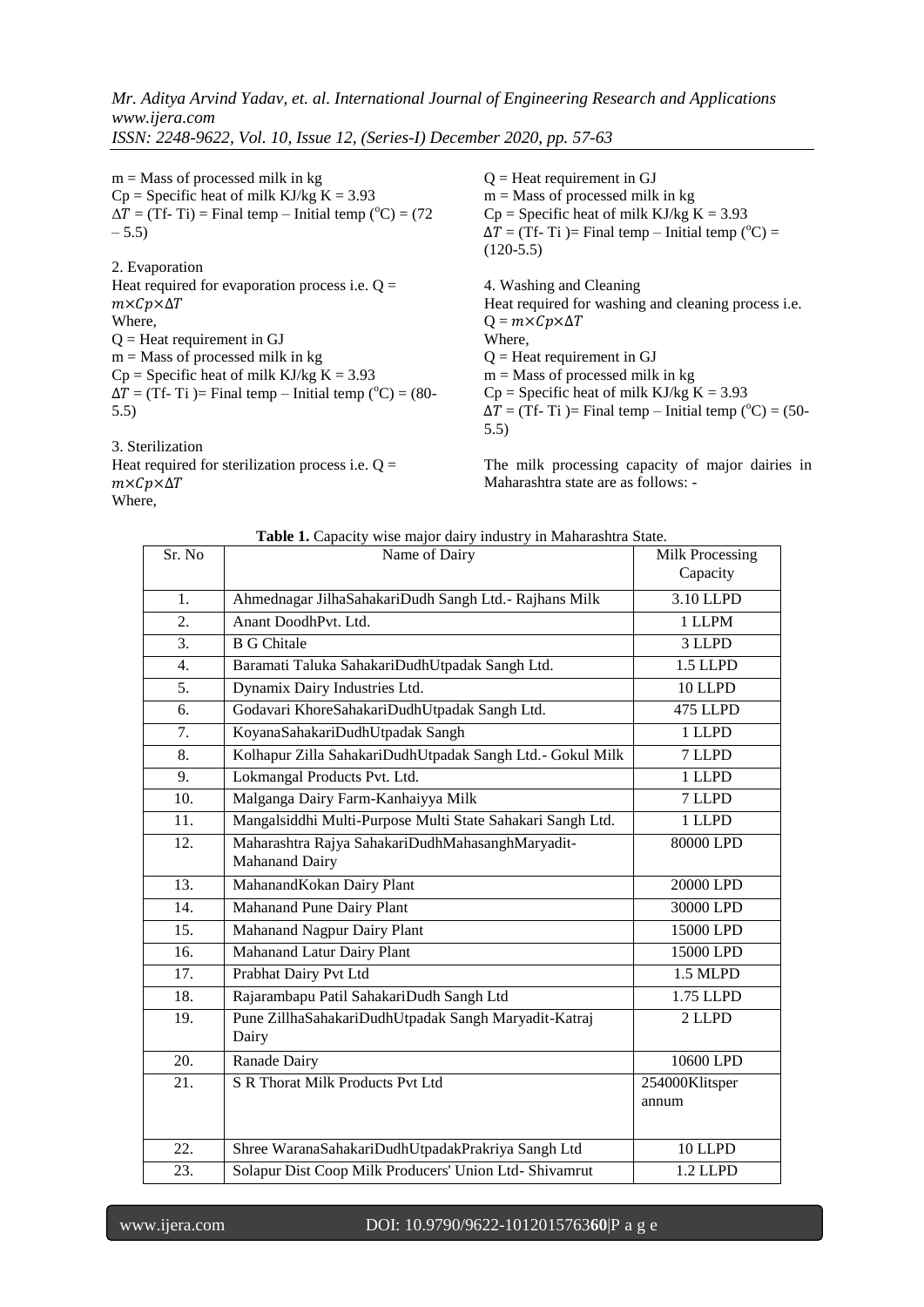*Mr. Aditya Arvind Yadav, et. al. International Journal of Engineering Research and Applications www.ijera.com*

|     | Milk                                           |            |
|-----|------------------------------------------------|------------|
| 24. | <b>Indapur Dairy and Milk Products</b>         | 25 LLPD    |
| 25. | J. D. Thote Dairy, Sangli                      | 50000 LPD  |
| 26. | Mehta Dairy-Sphurti                            | 1 LLPD     |
| 27. | Parag Milk                                     | $1.2$ LLPD |
| 28. | Shivamrut Dairy                                | 1.2 LLPD   |
| 29. | Sangamner Taluka SahakariDudhUtpadak Sangh Ltd | 6 LLPD     |
| 30. | Sonai Dairy                                    | 1.5 LLPD   |
| 31. | Kate Milk                                      | 3 LLPD     |
| 32. | Hatsun Dairy-Arokya Milk                       | 900 TPD    |
| 33. | Mauli Dairy                                    | 60000 LPD  |
| 34. | Panchamrut Dairy- Taloja Milk, Mumbai          | 7.5 LLPD   |

*ISSN: 2248-9622, Vol. 10, Issue 12, (Series-I) December 2020, pp. 57-63*

The thermal energy requirements for various processes in dairy industry in Maharashtra state are as follows:

| Sr.no           | Name of Dairy               |                         | Capacity Pasteurizatio |                  | Sterilizatio Spray |            | Washi ng     |
|-----------------|-----------------------------|-------------------------|------------------------|------------------|--------------------|------------|--------------|
|                 |                             |                         | n(GJ)                  | Evaporati n (GJ) |                    | Drying(GJ) | and Cleaning |
|                 |                             |                         |                        | on $(GJ)$        |                    |            | (GJ)         |
| $\vert$ 1       | Ahmednagar                  | 3.10                    | 83.44                  | 93.48            | 143.68             | 143.68     | 55.84        |
|                 | JilhaSahakariDudh Sangh     | <b>LLPD</b>             |                        |                  |                    |            |              |
|                 | Ltd.- Rajhans Milk          |                         |                        |                  |                    |            |              |
| $\overline{2}$  | <b>Anant Doodh</b>          |                         |                        |                  |                    |            |              |
|                 | Pvt. Ltd.                   | 1 LLPM                  | 26.91                  | 30.15            | 46.34              | 46.34      | 18.01        |
|                 | <b>B</b> G Chitale          | 3 LLPD                  | 10.19                  | 11.41            | 17.54              | 17.54      | 6.82         |
| $\frac{3}{4}$   | Baramati Taluka             | 1.5                     | 40.37                  | 45.23            | 69.522             |            | 27.01        |
|                 | SahakariDudhUtpadak         | <b>LLPD</b>             |                        |                  |                    | 69.522     |              |
|                 | Sangh Ltd.                  |                         |                        |                  |                    |            |              |
| 5               | Dynamix Dairy               | 10 LLPD 2691.85         |                        | 3015.68          | 4634.84            | 4634.84    | 1801.31      |
|                 | Industries Ltd.             |                         |                        |                  |                    |            |              |
| $\overline{6}$  | Godavari                    | 475                     | 12786.3                | 14324.5          | 22015.51           | 22015.51   | 8556.24      |
|                 | KhoreSahakariDudhUtpadak    | <b>LLPD</b>             |                        |                  |                    |            |              |
|                 | Sangh                       |                         |                        |                  |                    |            |              |
|                 | Ltd.                        |                         |                        |                  |                    |            |              |
| 7               | Koyana                      | 1 LLPD                  | 26.91                  | 30.15            | 46.34              | 46.34      | 18.01        |
|                 | SahakariDudhUtpadak Sangh   |                         |                        |                  |                    |            |              |
| $\overline{8}$  | Kolhapur                    | Zilla <sub>7</sub> LLPD | 188.42                 | 211.09           | 324.43             | 324.43     | 126.09       |
|                 | SahakariDudhUtpadak Sangh   |                         |                        |                  |                    |            |              |
|                 | Ltd.- Gokul Milk            |                         |                        |                  |                    |            |              |
| 9               | Lokmangal Products Pvt.     | 1 LLPD                  |                        |                  |                    |            |              |
|                 | Ltd.                        |                         | 26.91                  | 30.15            | 46.34              | 46.34      | 18.01        |
| 10              | Malganga Dairy Farm-        | 7 LLPD                  |                        |                  |                    |            |              |
|                 | Kanhaiyya Milk              |                         | 88.42                  | 211.09           | 324.43             | 324.3      | 126.09       |
| $\overline{11}$ | Mangalsiddhi Multi-Purpose  | 1 LLPD                  |                        |                  |                    |            |              |
|                 | Multi State Sahakari Sangh  |                         | 26.91                  | 30.15            | 46.34              | 46.34      | 18.01        |
|                 | Ltd.                        |                         |                        |                  |                    |            |              |
| 12              | Maharashtra Rajya           | 80000                   |                        |                  |                    |            |              |
|                 | SahakariDudhMahasanghMarLPD |                         | 21.53                  | 24.12            | 37.07              | 37.07      | 14.41        |
|                 | yadit-                      |                         |                        |                  |                    |            |              |
|                 | Mahanand Dairy              |                         |                        |                  |                    |            |              |
| 13              | MahanandKokan Dairy         | 20000                   |                        |                  |                    |            |              |
|                 | Plant                       | <b>LPD</b>              | 5.38                   | 6.03             | 9.26               | 9.26       | 3.6          |
| 14              | Mahanand Pune Dairy Plant   | 30000                   |                        |                  |                    |            |              |

**Table no 2.** Thermal demand requirements for various processes in major dairy industry in Maharashtra state.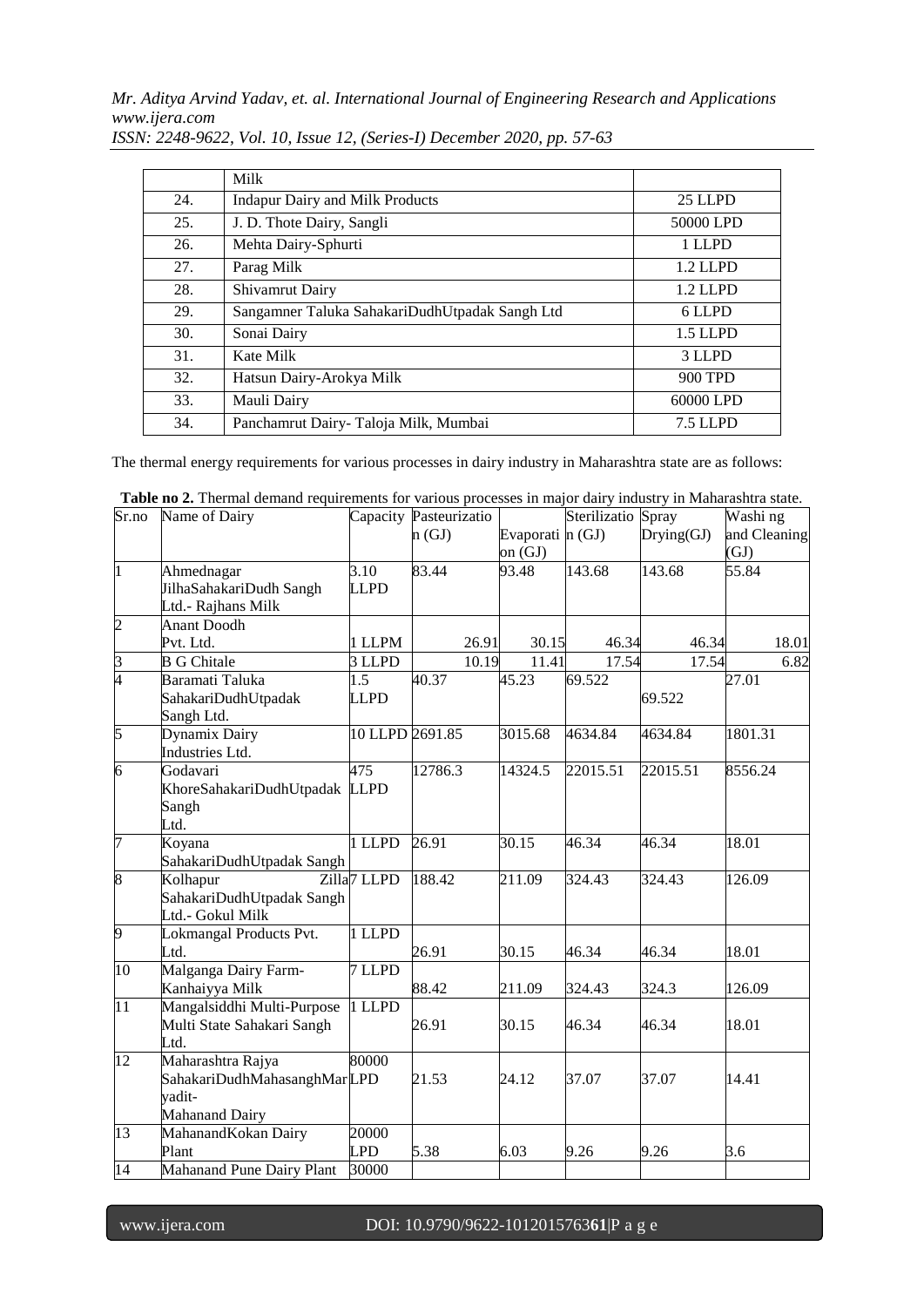*Mr. Aditya Arvind Yadav, et. al. International Journal of Engineering Research and Applications www.ijera.com*

|                 |                                                                     | <b>LPD</b>                              | 8.07    | 9.04   | 13.9    | 13.9        | 5.4        |
|-----------------|---------------------------------------------------------------------|-----------------------------------------|---------|--------|---------|-------------|------------|
| $\overline{15}$ | Mahanand                                                            | 15000                                   |         |        |         |             |            |
|                 | Nagpur Dairy Plant                                                  | <b>LPD</b>                              | 4.03    | 4.52   | 6.95    | 6.95        | 2.7        |
| 16              | Mahanand Latur                                                      | 15000                                   |         |        |         |             |            |
|                 | Dairy Plant                                                         | <b>LPD</b>                              | 4.03    | 4.52   | 6.95    | 6.95        | 2.7        |
| 17              | Prabhat Dairy                                                       | 1.5                                     |         |        |         | 695.2       |            |
|                 | Pvt Ltd                                                             | <b>MLPD</b>                             | 403.77  | 452.35 | 695.22  |             | 270.19     |
|                 |                                                                     |                                         |         |        |         |             |            |
| 18              | Rajarambapu Patil<br>SahakariDudh Sangh Ltd                         | 1,75,000 47.1<br><b>LPD</b>             |         | 52.77  | 81.1    |             | 81.131.52  |
| $\overline{19}$ | Pune<br>ZillhaSahakariDudhUtpadak<br>Sangh Maryadit-Katraj<br>Dairy | 2 LLPD                                  | 53.83   | 60.31  | 92.69   | 92.69       | 36.02      |
| 20              |                                                                     | 10600                                   |         |        |         |             |            |
|                 | Ranade Dairy                                                        | <b>LPD</b>                              | 2.85    | 3.19   | 4.91    | 4.911.9     |            |
| $\overline{21}$ | <b>S R Thorat Milk</b><br>Products Pvt Ltd                          | 254000K 187.32<br>$\text{ls}/$<br>Annum |         | 209.85 | 463.48  | 463.48      | 125.35     |
| $\overline{22}$ | Shree<br>WaranaSahakariDudhUtpada<br>kPrakriya Sangh<br>Ltd         | 10 LLPD                                 | 269.18  | 301.56 | 463.48  | 463.48      | 180.13     |
| $\overline{23}$ | Solapur Dist Coop Milk<br>Producers' Union Ltd-<br>Shivamrut Milk   | $\overline{1.2}$<br><b>LLPD</b>         | 323.022 | 361.88 | 556.18  | 556.18      | 216.15     |
| $\overline{24}$ | <b>Indapur Dairy</b>                                                | 25 LLPD                                 |         |        |         |             |            |
|                 | and Milk Products                                                   |                                         | 672.96  | 753.92 | 1158.71 | 1158.71     | 450.32     |
| $\overline{25}$ | J. D. Thote                                                         | 50000                                   |         |        |         |             |            |
|                 | Dairy, Sangli                                                       | <b>LPD</b>                              | 134.59  | 150.78 | 231.74  | 231.7490.06 |            |
| 26              | Mehta Dairy-                                                        | 1.50                                    |         |        |         |             |            |
|                 | Sphurti                                                             | <b>LLPD</b>                             | 40.37   | 45.23  | 69.52   | 69.5227.01  |            |
| $\overline{27}$ | Parag Milk                                                          | 1 LLPD                                  |         |        |         |             |            |
|                 |                                                                     |                                         | 26.91   | 30.15  | 46.34   | 46.34       | 18.01      |
| 28              | Shivamrut                                                           | 1.2                                     |         |        |         |             |            |
|                 | Dairy                                                               | <b>LLPD</b>                             | 32.3    | 361.88 | 55.61   | 55.6121.61  |            |
| 29              | Sangamner Taluka<br>SahakariDudhUtpadak Sangh<br>Ltd                | 6 LLPD                                  | 161.51  | 180.94 | 278.09  | 278.09      | 108.07     |
| $\overline{30}$ | Sonai Dairy                                                         | $\overline{1.5}$                        |         |        |         |             |            |
|                 |                                                                     | <b>LLPD</b>                             | 40.37   | 45.23  | 69.52   |             | 69.5227.01 |
| $\overline{31}$ | Kate Milk                                                           | $\overline{3}$ LLPD                     |         |        |         |             |            |
|                 |                                                                     |                                         | 80.75   | 19.47  | 139.04  | 139.04      | 54.03      |
| 32              | Hatsun Dairy-Arokya Milk                                            | 900 TPD                                 | 235.21  | 63.5   | 404.98  | 404.98      | 157.39     |
| 33              | Mauli Dairy                                                         | 60000<br>LPD                            | 16.15   | 18.09  | 27.8    | 27.8        | 10.8       |
| 34              | Panchamrut Dairy-Taloja                                             | 7.5                                     |         |        |         |             |            |
|                 | Milk, Mumbai                                                        | <b>LLPD</b>                             | 201.88  | 226.17 | 347.61  | 347.61      | 135.09     |

*ISSN: 2248-9622, Vol. 10, Issue 12, (Series-I) December 2020, pp. 57-63*

Currently, the thermal demand required for various dairy processes is satisfied by conventional fuels like furnace oil, coal, natural gas and electricity. The total electricity consumption is about 53% of total demand, whereas the rest of demand is

satisfied by natural gas, furnace oil, coal which accounts for 22 to 25%respectively.

# **V. CONCLUSION**

The major energy consuming sectors in milk processing plant are thermal demand i.e.